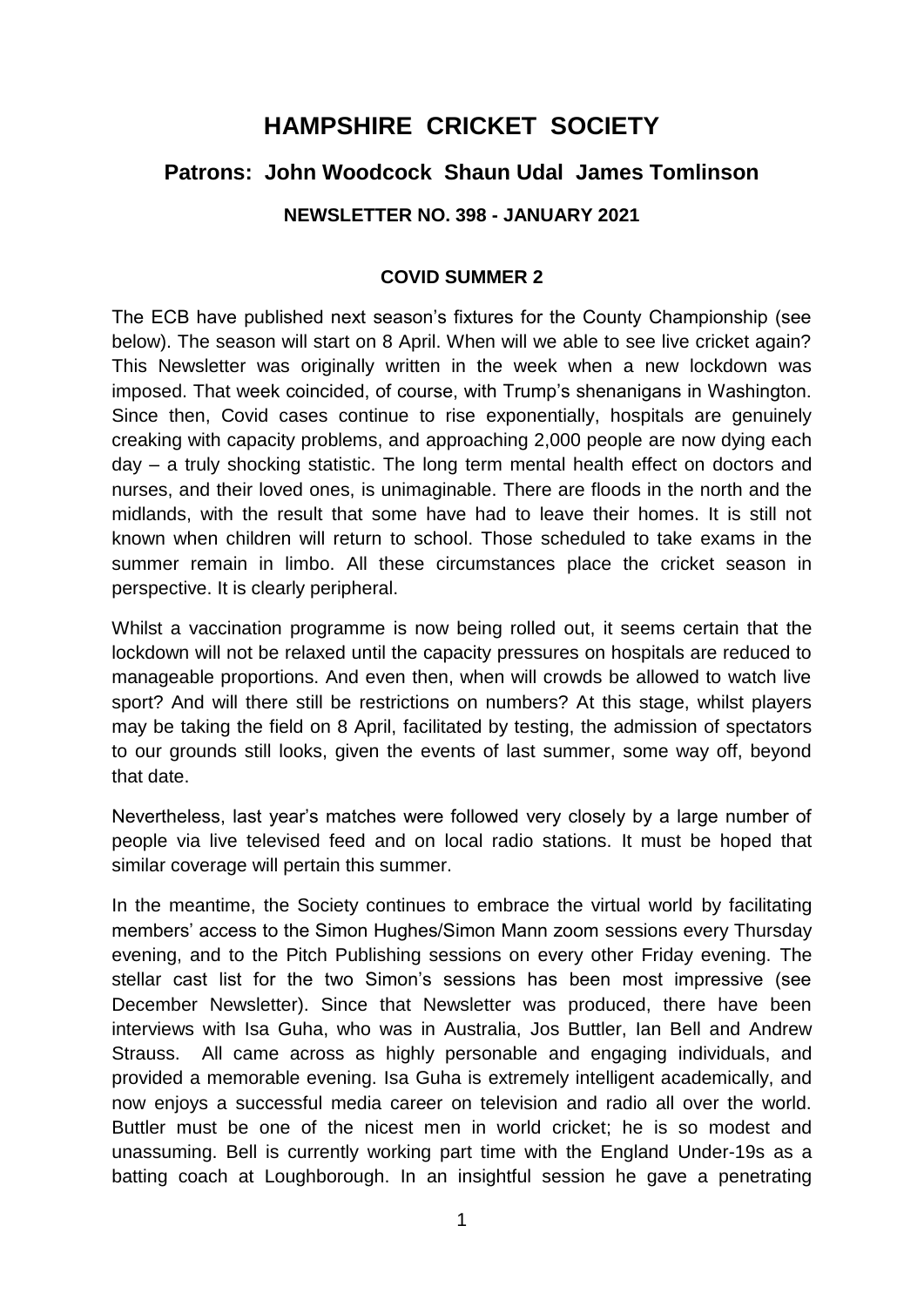discourse on the mental side of batting. He is clearly a coach of the future. Strauss' interview provided, in effect, a dissertation on leadership at the highest level. He was a firm believer in players taking responsibility for their own game rather than being coach-led. His clarity of thought and analysis was reminiscent of Mike Brearley. He spoke from Barbados, where he intends to remain until the Covid situation improves in the UK. (However, the editor read in *The Economist this* week that the island is now awash with the disease).

There were two common themes in all the talks. One was England's success in Australia in 2010/11, which by common consent was a triumph of planning and execution. The "Boot Camp" with the Army in Germany beforehand stretched the players mental and physical capabilities to the limit. They formed an unbreakable bond, though one player (KP) left early, citing a pulled leg muscle. Enough said. The other common theme was England's World Cup win in 2019. These two events are clearly landmarks in the history of English cricket. A third factor worth mentioning concerned Graeme Swann and Ian Bell. Both, of course, are recently retired from the game. The former gave a masterclass on off spin bowling, challenging many conventions. It seems odd that he hasn't been approached by England to work with Dom Bess and Jack Leach. As mentioned above, Ian Bell's knowledge, skills and expertise have been brought to bear. His approach is very much in the Strauss mould.

Simon Hughes must be congratulated on his hard work. As mentioned in previous Newsletters, the cost of £6 per month (plus VAT) to listen weekly to individuals whom Cricket Societies would find it almost impossible to attract is exceptional value for money. Hughes has also edited a number of very interesting editions of *The Cricketer* magazine during the Pandemic.

The last Pitch Publishing interviewee was Alan Butcher, whom many members will recall spoke to the Society at Test Valley Golf Club in November 2017. His was a discourse on Zimbabwean cricket, based on his autobiography, *The Good Morungu: A Cricketing Tale of the Unexpected.* He spoke very warmly of former Hampshire bowler, Heath Streak, whose ranch overlooks a game reserve. It sounded a most idyllic location.

Another common subject during the winter has been Mike Brearley. He featured in two of the Pitch Publishing talks, given by author Mark Peel. He was interviewed on *Cricketing Caesar,* his biography of Brearley (see Newsletter No. 392 – June 2020), and another work *The Hollow Crown: England's Cricket Captains* which were both published by Pitch during the summer of last year. Brearley himself has also been busy. His latest work *Spirit of Cricket* formed the subject of an interview by Stephen Chalke on Zoom earlier in the month as part of The Cricket Society's programme.

Members are encouraged to support these sessions, which were initially arranged to fill the void left by Cricket Societies having to cancel their meetings because of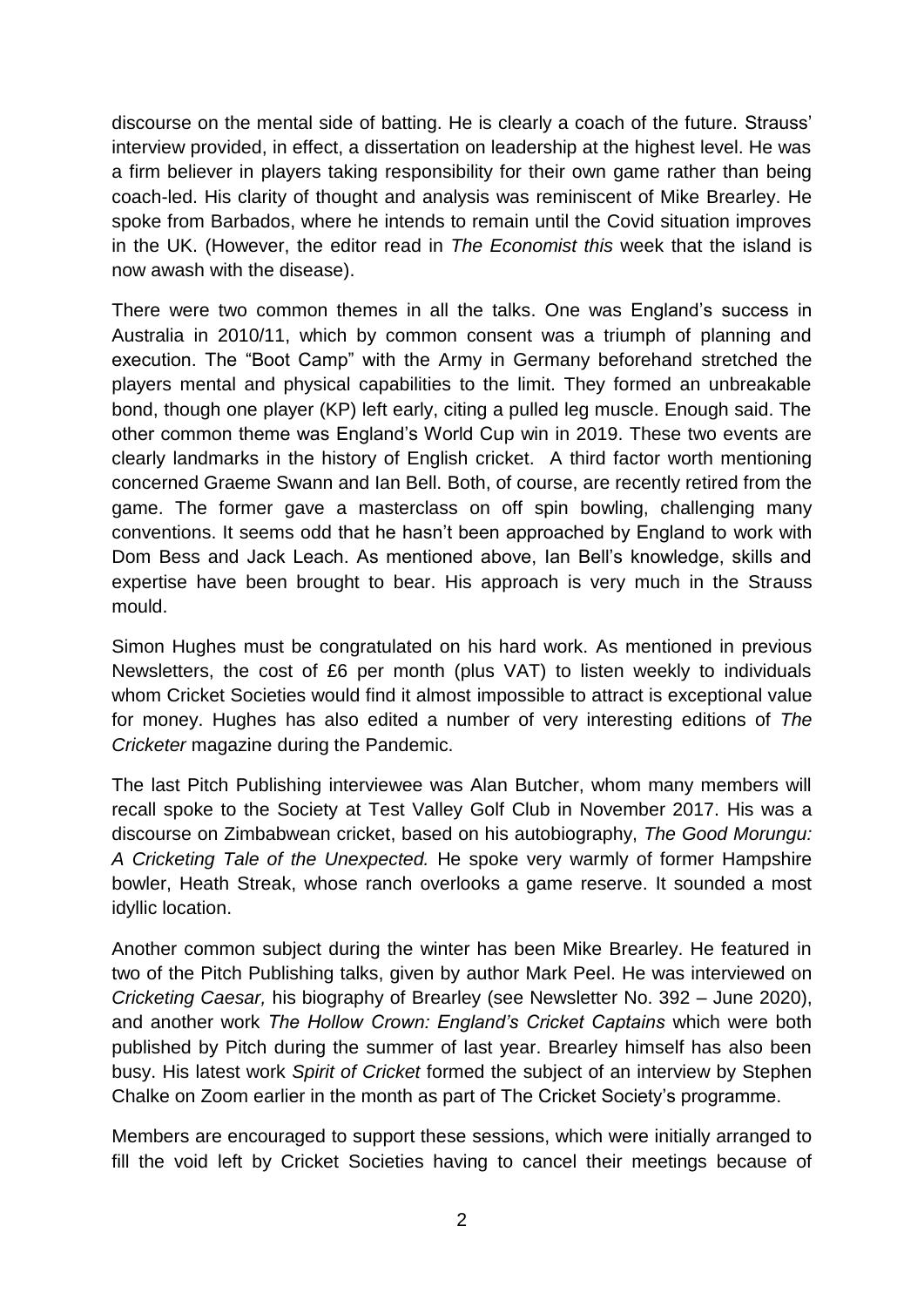Covid. Hughes, Mann, and Paul Camillin and Mark Church of Pitch Publishing deserve considerable praise for their conscientious efforts.

#### **HAMPSHIRE FIXTURES 2021**

| Thursday 8 April  | Leicester        | The Fischer County Ground, Leics  |
|-------------------|------------------|-----------------------------------|
| Thursday 15 April | <b>Middlesex</b> | The Ageas Bowl                    |
| Thursday 22 April | Gloucestershire  | The Ageas Bowl                    |
| Thursday 29 April | Surrey           | The Kia Oval Leicester            |
| Thursday 6 May    | Somerset         | The Ageas Bowl                    |
| Thursday 13 May   | <b>Middlesex</b> | Lord's                            |
| Thursday 20 May   | Leicestershire   | The Ageas Bowl                    |
| Thursday 3 June   | Somerset         | Cooper Associates Ground, Taunton |
| Sunday 4 July     | Surrey           | The Ageas Bowl                    |
| Sunday 11 July    | Gloucestershire  | Cheltenham                        |
|                   |                  |                                   |

#### **Division Stage Dates**

| Round 1 | 30 August                   | - 02 September              |
|---------|-----------------------------|-----------------------------|
| Round 2 | 05 September - 08 September |                             |
| Round 3 |                             | 12 September - 15 September |

**Round 4** 21 September - 24 September

#### **Bob Willis Trophy Final**

27 September - 01 October

Dates for other competitions are due to be announced in early 2021

#### **ROBIN SMITH AT COLOMBO – MARCH 1993**

During the first day of Sky's coverage of the first test between England and Sri Lanka at picturesque Galle, Michael Atherton recalled a "wonderful" hundred by Robin Smith at Colombo in 1993. The comment was made in the context of the humidity which always seems to pervade the island. On the occasion referred to, "Judge" opened the innings and batted for seven and a half hours in scoring 128. Wisden reported that the temperature soared into the 90's and the humidity became quite exhausting. In his autobiography, he mentioned he changed his shirt 13 times and ran out of dry batting gloves. Atherton recalled that Robin left a row of gloves outside of the pavilion to dry. The latter felt it was his best innings against spin (one of his protagonists was Muttiah Muralithiran) and "possibly his best overall in terms of concentration, fitness and resilience". He also mentioned that he was so dehydrated that he didn't visit the toilet for two days.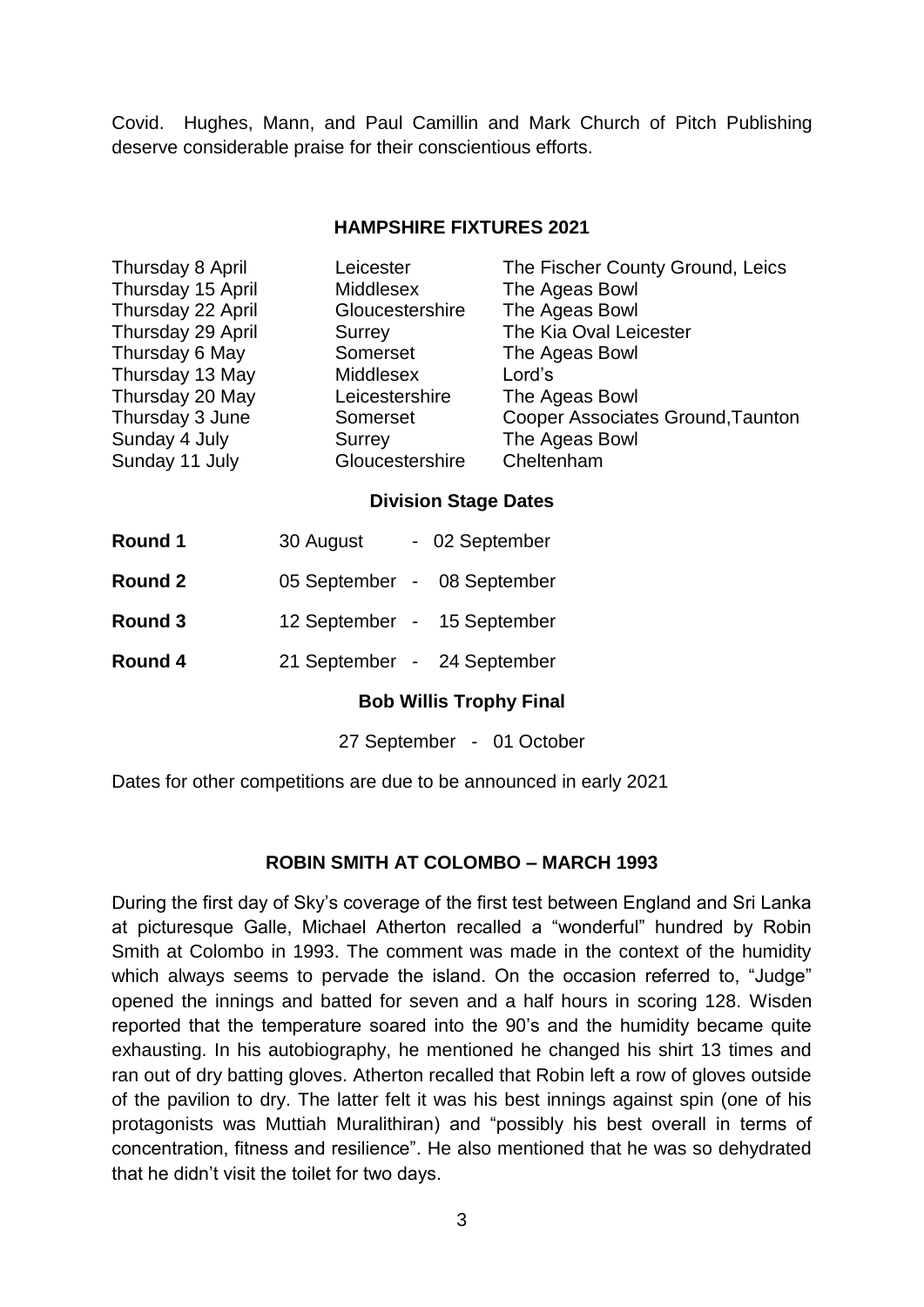## **JOHN EDRICH AND ROBIN JACKMAN**

It was a sad Christmas for Surrey supporters and, indeed, all those who retain fond memories of county cricket in the 1960's and 1970's. John Edrich died in Scotland on 23 December; Robin Jackman in Cape Town on Christmas Day. Their feats and figures will be found in the various tributes/obituaries in the newspapers. This piece will major on their performances against Hampshire.

The left-handed, stockily built John Edrich will be remembered for his concentration, courage and unflappability. With these assets, plus a sound defence, a straight bat, and discerning shot selection, his single-minded purpose was to score runs. Three of his 103 centuries were scored against the County, two of which were in memorable matches. In 1961, Hampshire's first Championship year, he made 105 in Surrey's first innings at The Oval. The match was extraordinary. Surrey scored a total of 497 runs for the loss of only six wickets; another Surrey and England great, Ken Barrington, scored 151 not out in their first innings, adding 105 for the second wicket with Edrich. Hampshire were dismissed for only 190 in their first innings, 166 runs behind. Ordinarily, Peter May would have enforced the follow-on, but under an experimental rule which was in force for that season only, he was unable to do so. May eventually set Hampshire 308 to win in 320 minutes. With the wicket still true, Roy Marshall made nonsense of the target. In a glorious exhibition of strokeplay, he galloped to 153 in 220 minutes, putting on 180 for the second wicket in only 135 minutes with Henry Horton (84). Hampshire won by five wickets with time to spare.

Ten years later, in 1971, Edrich scored 113 (run out) in the first innings of the last match of the season at the County Ground, which was packed for the occasion, the attendance swelled by train and car loads of Surrey supporters. It was a game in which Surrey gained their first Championship in 13 years - since the end of that famous succession of titles in the 1950's. Surrey wobbled after Edrich's dismissal and gathered only three batting bonus points, and still needed two bowling points when Hampshire began their response. They clinched the crown upon the fall of Hampshire's fourth wicket. It was a cue for champagne and glasses to be brought on to the field by twelfth man, Robin Jackman. Captain Micky Stewart's wife came forward to embrace her husband. There was still plenty of interest for the remainder of the match. The omnipotent Marshall made 142 not out, adding unbeaten 126 in 85 minutes with Peter Sainsbury for the fifth wicket before Richard Gilliat declared the innings closed when "Sains" reached his half century.

John Edrich had scored a century in each innings early in the season against Warwickshire at The Oval. The Bears went on to finish second in the table, with the same number of points. Surrey won the title by virtue of recording one more victory than their rivals. He nearly repeated the feat in this match, playing a lone hand in the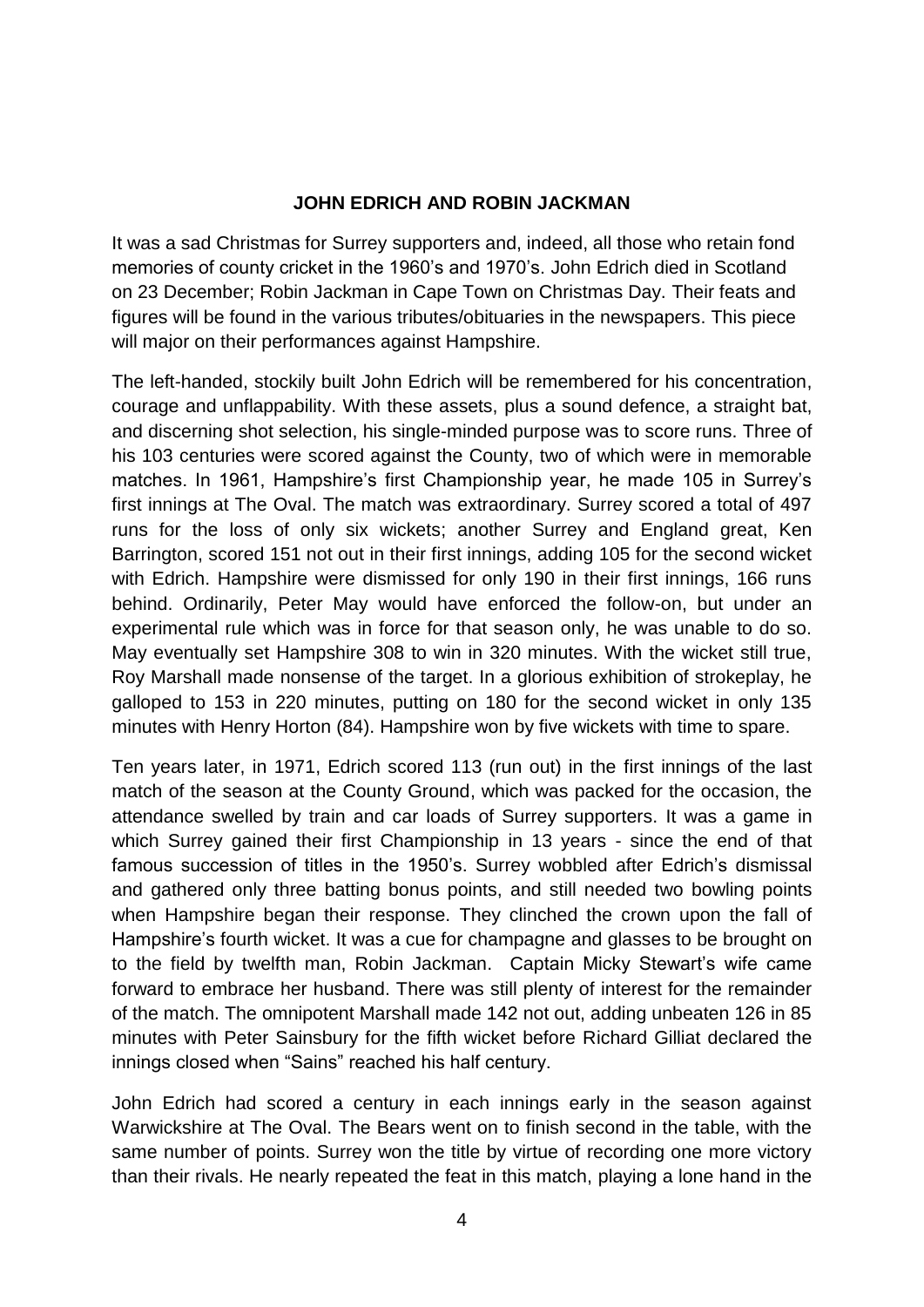second innings as he scored 95 before being bowled by none other than Gordon Greenidge. The young opening batsman, in the only extended bowling spell during his career, claimed five for 49 in 17 overs; together with Sainsbury (four for 28) the pair held the batting of the Champions elect in check, as they limped to 187. Needing 162 to win, Barry Richards' serene unbeaten 95 ensured Hampshire eased home by four wickets two hours later.

Edrich's other century against the County was 123 at The Oval in 1968, his benefit year. In 20 matches against Hampshire between 1959 and 1978, he scored 1538 runs (avge. 41.56). Derek Shackleton (six times) and "Butch" White (five) took his wicket on most occasions.

**ROBIN JACKMAN,** much to his chagrin, had been left out of the side for that landmark match in 1971, as Stewart reasoned that because the pitch was hard and fast, the greater pace of Bob Willis would be more effective. Ironically, the latter moved to second-placed Warwickshire for the start of the following season, though he had to serve a short qualification period.

Thereafter, it was not often that Jackman was left on the sidelines. He formed a quintessentially English opening bowling attack with Geoff Arnold – both right-arm fast-medium with a range of skills at their command. Arnold departed to join Sussex in 1978. In the final three years of his career, Jackman was joined by the fearsome Sylvester Clarke. It was certainly a partnership of contrasts. Jackman overcame the disadvantage of lacking height for an opening by pitching the ball up; the much taller Clarke was very fast and a maverick. Batsmen were never quite sure what length the volatile West Indian would bowl.

Jackman achieved cricketing immortality when the writer Alan Gibson dubbed him "The Shoreditch Sparrow". He was attracted by his subject's chirpiness, sheer enthusiasm, and loud appeals. Jackman could never be ignored as he bustled to the wicket or to retrieve the ball in the field.

In the 1970's, he was the most formidable bowler in county cricket, his wicket tally was 731. Next on the list was Derek Underwood, somewhat distantly, with 654. The editor always thought that his epic duels with Barry Richards were one of the highlights of the season. He dismissed both Richards and Greenidge eight times in first-class cricket. They scored their centuries against him but Jackman was never overawed. In 20 matches against Hampshire between 1968 and 1982 he took 97 wickets at the healthy average of 20.06. The Oval and the County Ground were generally good surfaces, thereby reinforcing his quality. His best bowling performance against Hampshire was eight for 79 at The Oval in 1976; he took the first seven wickets to fall.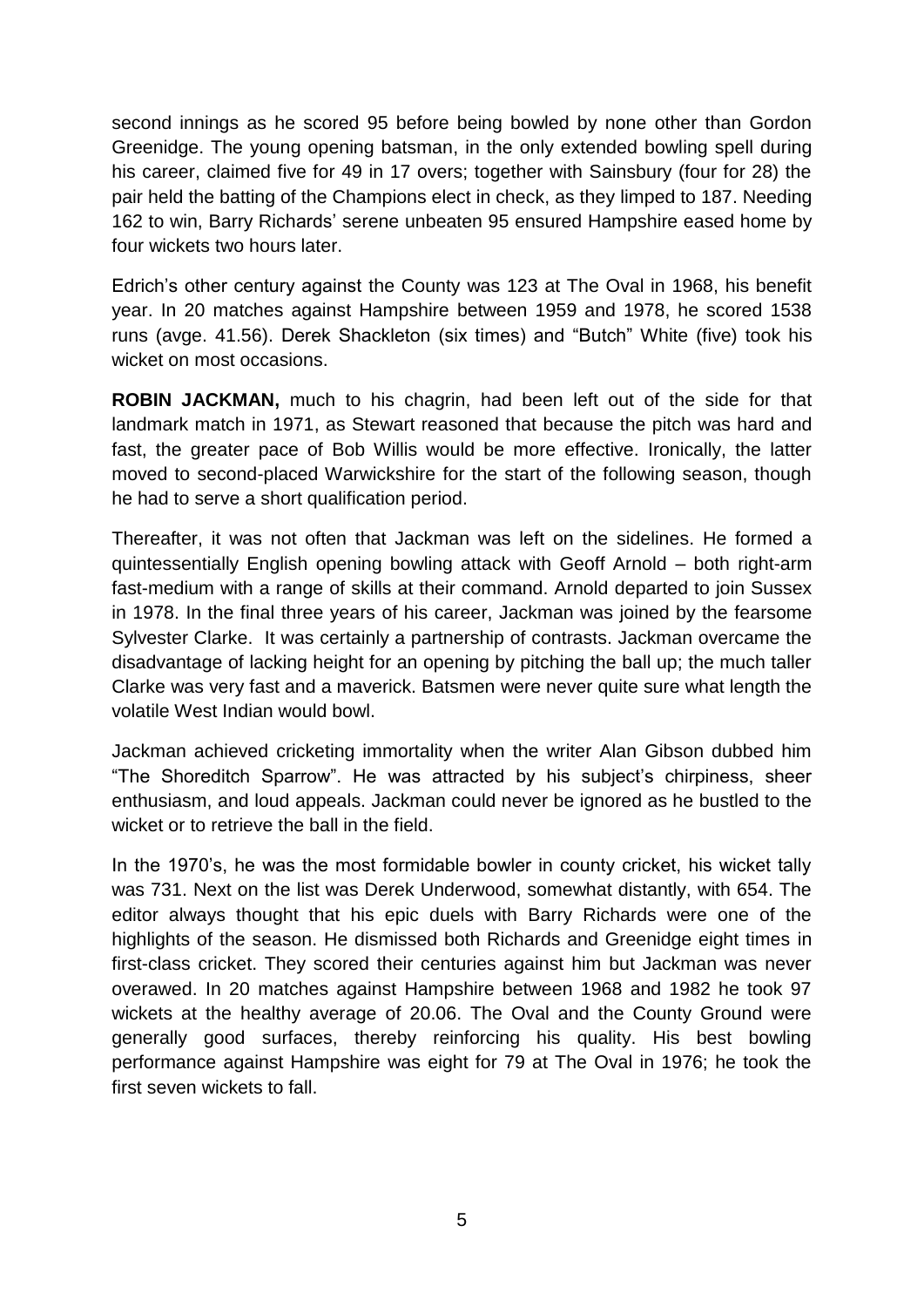#### **JAMES VINCE IN THE BBL**

James Vince has been playing for the Sydney Sixers in Australia's Big Bash League. In his side's first match of the tournament, away to the Hobart Hurricanes, he rolled out a commanding 67 off just 41 balls. The innings was vintage Vince. He was business- like from the first ball, which he tucked away to the onside for a single. Thereafter, whilst the fielding restrictions were in place, he simply flayed his opponent's attack. It was all so elegant and effortless. Even Ricky Ponting was purring at its simplicity, placement and timing. Vince spent time with Jimmy Adams in the nets at the Ageas Bowl beforehand. There were minor adjustments to his stance; he now stood at the crease motionless until the ball was in the air. He produced his trademark cover drive, on the ground and over the top. As is usual, no fielder moved as the ball sped to the boundary. He eased the ball off his legs to the mid wicket boundary more than once; and pulled to square leg. There were two sixes, a topedged six behind square leg (a rare blemish) and lofted a six over wide off. As is often the norm with James Vince, he played and missed only once – when he was out. He looked a little unfortunate to fall to a leg before decision, as the ball seemed to be going down the leg side. Notwithstanding his efforts, the Sixers were defeated.

However, at the time of writing, they headed the table. Later on in the tournament, he guided his side to victory against the Adelaide Strikers, with a most cultured unbeaten 45. In what seemed a pre-planned batting response, he played the anchor role as his testosterone-fuelled team-mates blazed away at the other end. Nevertheless, he still scored at better than a run a ball. He then scored 52 off 35 balls against the Perth Scorchers in Canberra. He had made only four off his first nine balls but quickly made good the deficit. A notable feature of his batting throughout is that he plays proper cricket strokes demonstrating it is possible to score quickly by doing so. In this innings, he struck a glorious six over wide mid-off. By the nature of t20 cricket, there will always be occasions when a batsman fails (think Jason Roy) and he was twice dismissed for nought. Let us hope we can watch James Vince live in the coming summer. Half an hour of him at the wicket is always worth our membership fee, though the disappointment of him being dismissed is always audible as the crowd sighs.

#### **MASON CRANE**

Mason Crane was called up late for the England squad in Sri Lanka and played in the only warm-up match, an internal one-day affair because of Covid, to be completed. As he did at Canterbury last summer, he claimed the wicket of Zak Crawley. With the selection of Dominic Bess and Jack Leach being almost guaranteed, it seems unlikely he will play in either of the two tests.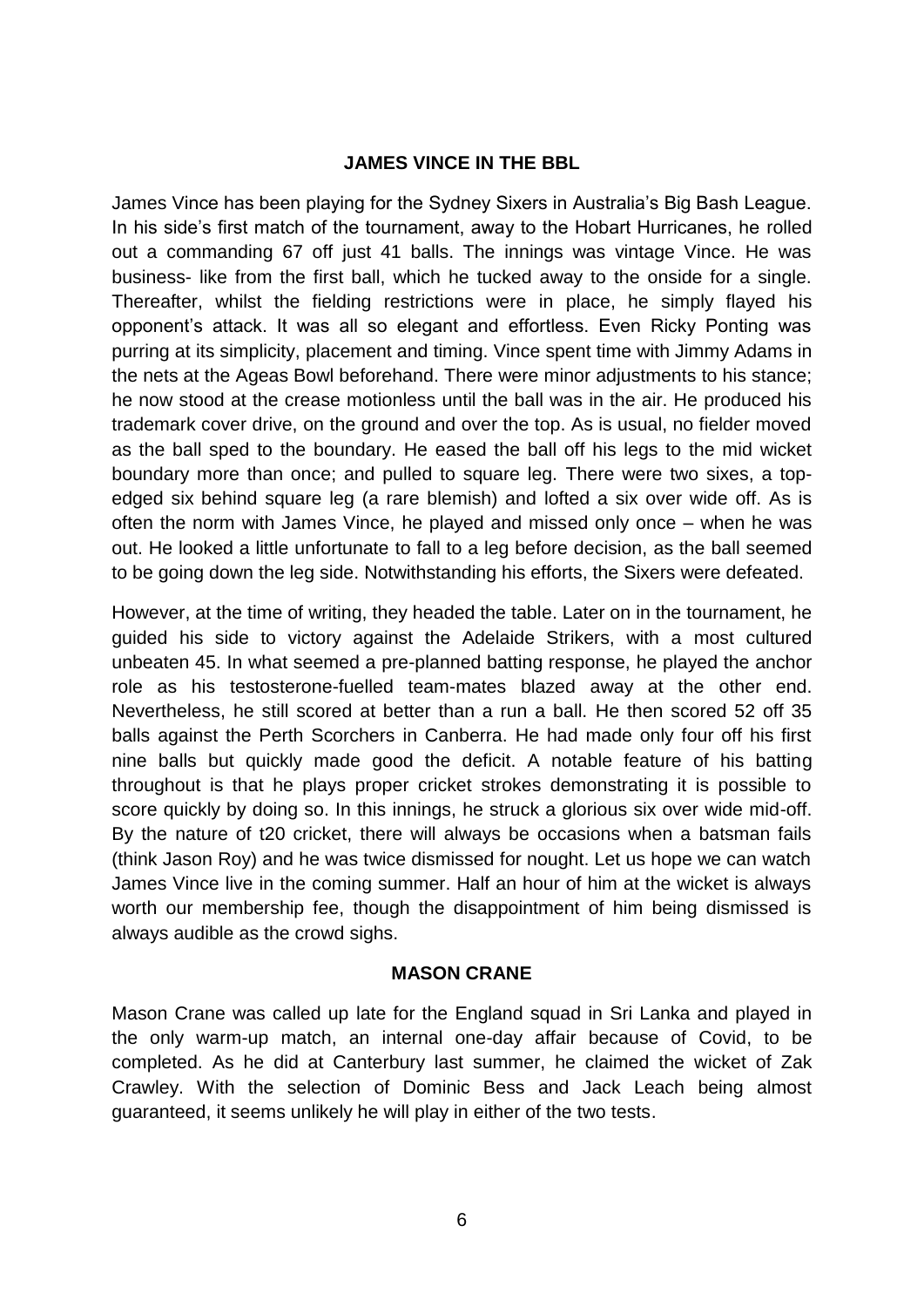# **AN EXTRAORDINARY TEST SERIES**

#### **AUSTRALIA v INDIA 2020/21**

As this Newsletter was being completed, India recorded a most extraordinary victory at Brisbane to win the Test series against Australia by two matches to one. Chasing 328 on the final day, they won by three wickets. By any test, it was an achievement of the highest order. Overnight, most of the media talk was about whether Australia would have sufficient time to bowl them out on what was the final day. Whilst Australia were at full strength, the Indian side was severely depleted. Due to the absence of their captain, Virat Kohli, who flew home to be with his wife for the birth of their first child, and fielding what was not far short of a reserve side, because of injuries, an Indian victory looked unlikely. And yet they batted fearlessly, particularly the young opener, Shubman Gill (91), and the flamboyant Rishabh Pant (89 not out), and won with three overs to spare. Stuart Clark, who spent a season with Hampshire in 2007, tweeted that Pant "played some of the most insane shots you will ever see". No test side had ever chased down so many runs at Brisbane and it was Australia's first defeat there for 35 years.

The fact that India were able to bowl out Australia twice in the match was in itself amazing. All their first team bowlers were absent. Thangarasu Natarajan (aged 29) and the exotically named Washington Sundar (21) were making their debuts, whilst Shardul Thakur (29), Mohammed Siraj (26) and Navdeep Saini (28) possessed only four previous caps between them. Sundar and Thakur had kept India in the game in the first innings with the bat. With the innings on the verge of imploding, at186 for six, they added 123 for the seventh wicket, thus limiting Australia to an eventual first innings lead of 33 (369-336). Thakur, who had made 67, then completed a notable personal match, by taking four for 61 in Australia's second innings. Siraj also took five for 73 as Australia were bowled out for 294.

All this after Australia had dismissed India for 36 in the first test at Adelaide! Kohli then departed. Much credit for India's comeback must go to stand-in captain, Ajinkya Rahane, who played five matches for Hampshire in 2019, making 119 in the second innings of his first match, against Nottinghamshire at Newclose on the Isle of Wight. He scored 112 at Melbourne, where India won by eight wickets. The third test at Sydney was a rain interrupted draw. Throughout the three tests in which he was in charge, he managed his bowlers with perception and skill.

The series captured the imagination of the whole cricket community. By common consent, it was one of the most pulsating and best ever seen. One can imagine Richie Benaud saying precisely that!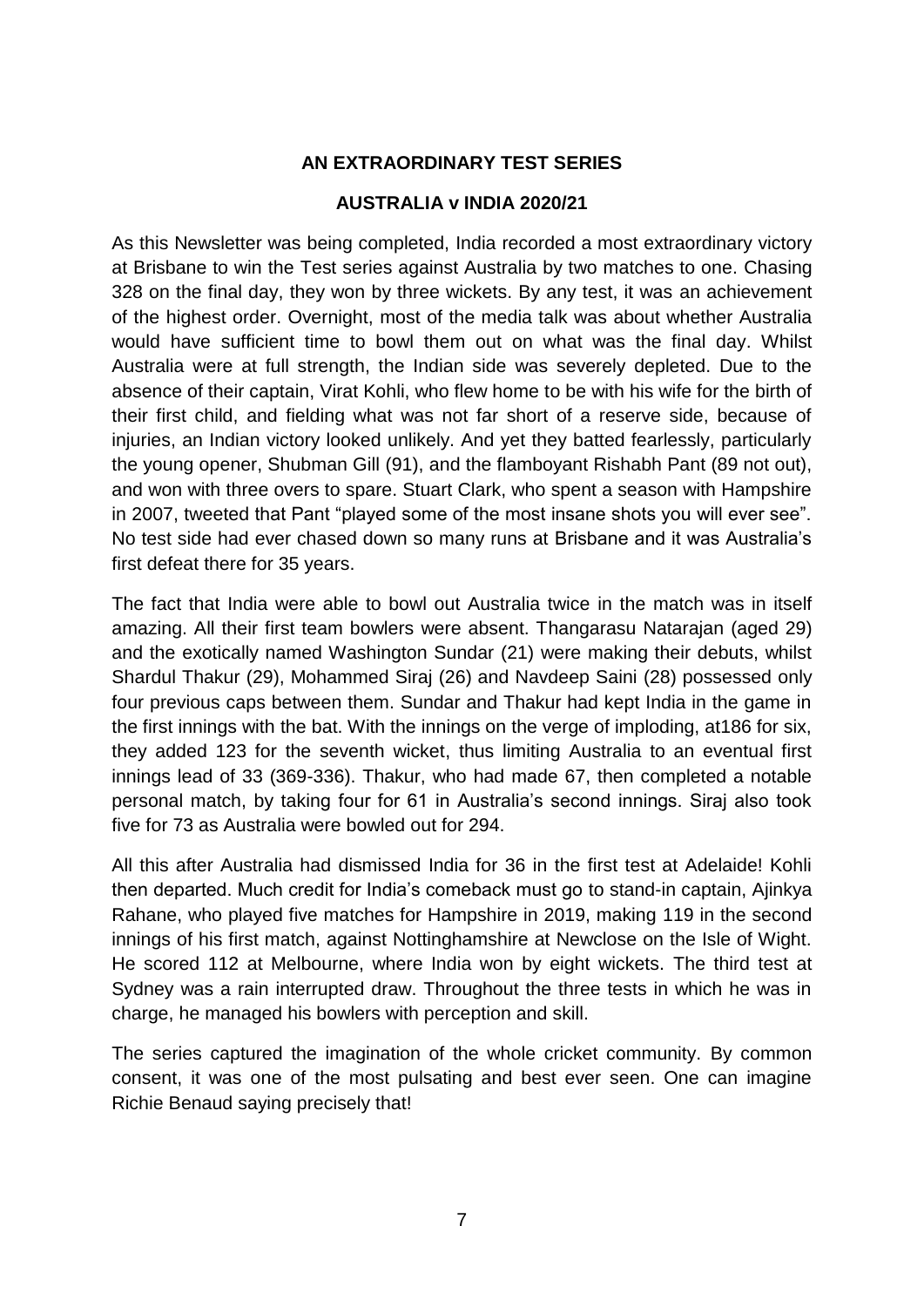## **MEET THE MEMBER**

#### **JOHN HOOPER**

An experimental new feature in the Newsletter will give members the opportunity to relate their lives in cricket, which it is hoped will be of interest to other members. Our Hon. Secretary, **JOHN HOOPER,** kindly accepted the editor's invitation to start the ball rolling.

Earliest Memory - Our cul-de-sac had fourteen houses. There was a lamp post outside No. 7 that served as our wicket in summer and a goalpost in winter.

School Cricket – The highlight was the annual match against The Old Boys, my first all day match, which meant lunch and tea were included.

First Young Adult Cricket – Sunday cricket for John Allen Sports, tractor makers, in Oxford. Played on some university college grounds, with pitches as smooth as a billiard table.

Although primarily a batsman, I was given the chance to bowl one afternoon and took a couple of wickets bowling medium pace. Our captain said he would have to take me off but I persuaded him to let me continue if I bowled leg spin. I took two more wickets in the next over and was promptly removed from the attack. A useful lesson learnt at an early age about the principles of friendly Sunday cricket.

University Cricket – None. I enquired about nets and trials but discovered that Frank Hayes, later of Lancashire and England, was captain and realised that I would have been completely out of my depth.

Adult Cricket – I opened the batting for Bishopthorpe in the York League with Bill Pearson, a former professional footballer who guested for Manchester City during the war. Whilst with Grimsby Town, he played against Stanley Matthews and described the experience as like chasing shadows.

Return to Cricket – Due to changing jobs, living in The Netherlands for three years in the seventies (the nearest club was in The Hague, some sixty miles away) and family commitments, I did not play for 12 years. When I changed jobs in 1984, my leaving present was a cricket bat so I joined Romsey CC that summer.

Proudest Moment – Captaining Romsey II's to winning a league title in 1988.

Best Innings – An evening cup match for Sportsman of Romsey against BAT Sports. Chasing 126 to win, we had made 40 runs after 10 overs and then scored 86 runs in the next 6.3 overs to win. I scored 85 including four sixes, a performance sadly never to be repeated.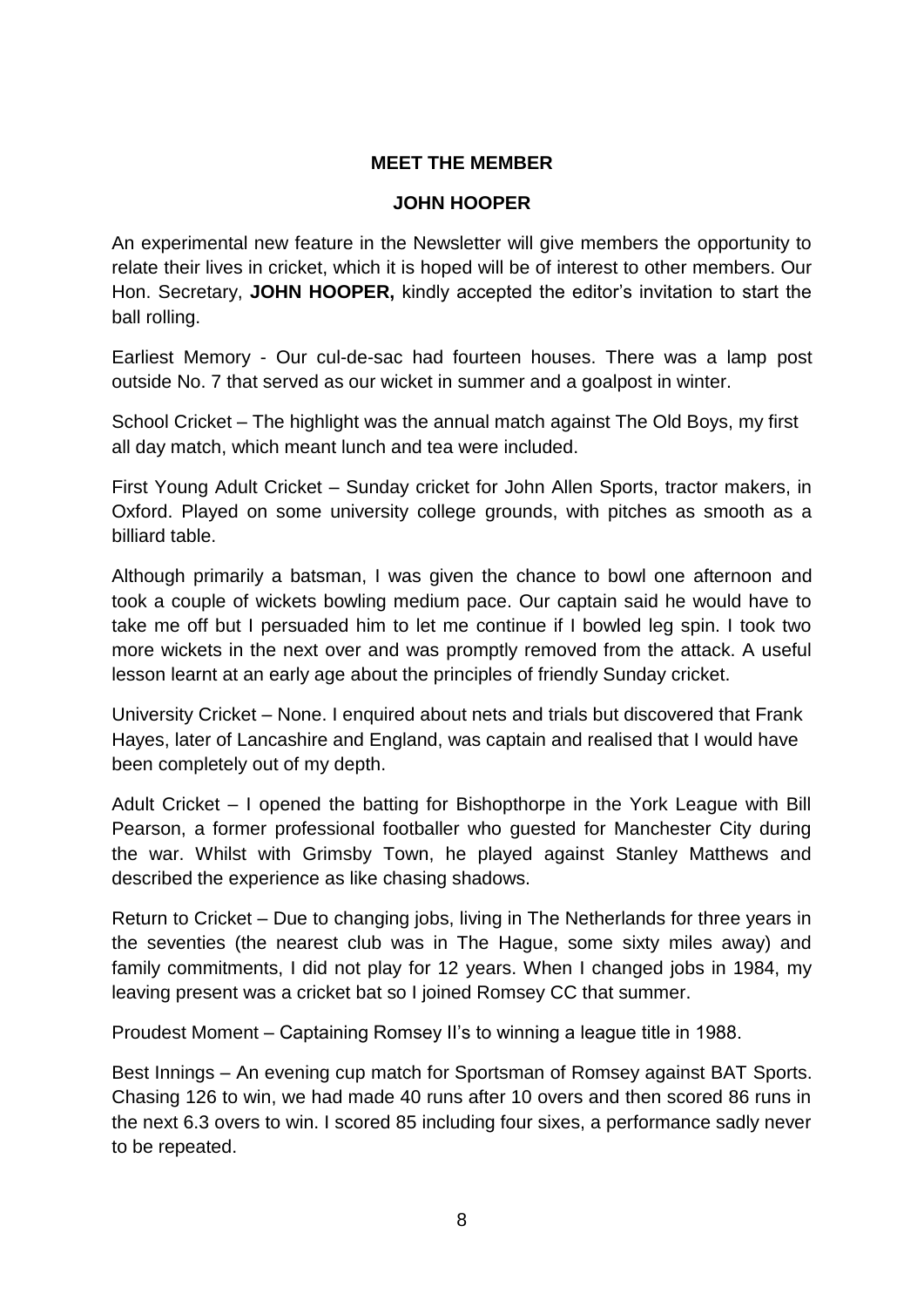Biggest Hit – I once hit a boundary batting in Hampshire with the ball ending up in Wiltshire. We were playing against Nomansland when the road that ran through the outfield was the official boundary between the two counties.

Best Match Played – A league match where the opposition required six runs to win off the last three overs and we won by three runs. I was lucky to have a first XI bowler who had fallen out with his captain and a student returning from university to bowl the last three overs. I remember placing all ten fielders on the boundary for the last ball when they required four runs to win and they only managed a single.

Well Remembered Moment – Batting in a match against a touring team whose South African opening bowler kept bowling bouncers. Eventually my batting partner walked down the wicket and told him that if he were to hit his head with the ball, he would reciprocate by hitting his head with his bat.

Biggest Regret – I never scored a century.

Best Teas – Always played in Romsey's midweek matches against touring sides, when our captain's wife made wonderful teas including fantastic homemade cakes. Otherwise Wherwell, where we were even served strawberries and cream after tea.

Best Match Attended – England v West Indies at Lords in 2000. I had tickets for days two and three; it finished on the third day after England had bowled out the West Indies for 54 and chasing 188 to win, won by 2 wickets.

Biggest Coincidence – Bumping into Sir Vivian Richards in the toilets at St. Johns, Antigua in 2004.

Scariest Moment – Watching Yorkshire v Northants at Bramall Lane in 1967. Colin Milburn hooked a ball for six, which just missed me but hit the perimeter wall and rebounded into the back of a nearby spectator who was laid out.

Biggest Disappointment – Going to Australia in 2006/7 and watching as we were humiliated by Australia at Melbourne and Sydney.

My Wife's Most Exciting Moment – being introduced to Phil Tufnell at the Ageas Bowl.